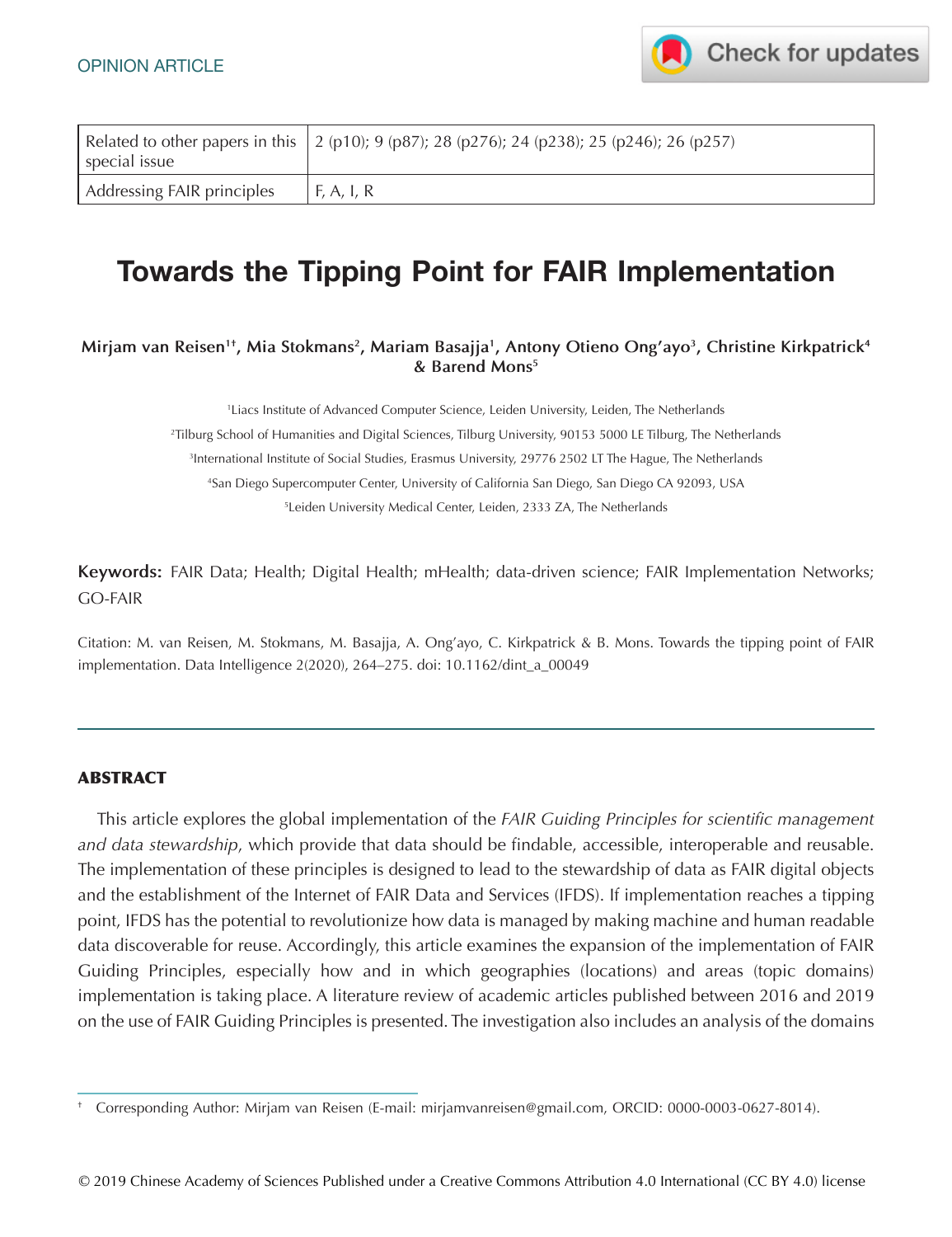in the IFDS Implementation Networks (INs). Its uptake has been mainly in the Western hemisphere. The investigation found that implementation of FAIR Guiding Principles has taken firm hold in the domain of bio and natural sciences. To achieve a tipping point for FAIR implementation, it is now time to ensure the inclusion of non-European ascendants and of other scientific domains. Apart from equal opportunity and genuine global partnership issues, a permanent European bias poses challenges with regard to the representativeness and validity of data and could limit the potential of IFDS to reach across continental boundaries. The article concludes that, despite efforts to be inclusive, acceptance of the FAIR Guiding Principles and IFDS in different scientific communities is limited and there is a need to act now to prevent dampening of the momentum in the development and implementation of the IFDS. It is further concluded that policy entrepreneurs and the GO FAIR INs may contribute to making the FAIR Guiding Principles more flexible in including different research epistemologies, especially through its GO CHANGE pillar.

### 1. INTRODUCTION

In current times, the traditional paradigm of limited use (and reuse of) data no longer fits the expectations of researchers and practitioners. This creates space for new ideas, such as those contained in the *FAIR Guiding Principles for scientific management and data stewardship*, to be put forward to fulfill this gap [1]. The collective starting point of the FAIR Guiding Principles dates back to a workshop in 2014, entitled "Jointly Designing a Data FAIRport". The objective of this workshop was to unlock the potential of digital data to make it discoverable and useable for science through machine and human reading processes [1]. The idea is that public responsibility is needed to embed open and digital data-powered science guided by public interest [2]. After the workshop, FAIR experienced rapid development, gaining recognition from the European Union, G7, G20 and US-based Big Data to Knowledge (BD2K), as well as the African Research Cloud [2]. In 2017, the European Union adopted a resolution to supporting FAIR and appointed a High Level Expert Group to advise on the establishment of a European Open Science Cloud (EOSC) [3]. In the following year, an international implementation strategy to realize the Internet of FAIR Data and Services (IFDS) was put in place [4, 5].

The FAIR Guiding Principles establish a direction to facilitate digital data-driven science [1]. They establish a new paradigm that builds on digital data, protocols and technologies from the Internet and the "Internet of Things", providing the basis for digital data-driven science. FAIR boldly presents a directional solution within a new paradigm of *data-driven* decision making, with *evidence-based* solutions driving developments "in almost every societal domain" [2]. FAIR gives a direction in which new practices should be developed, namely, that: (i) data should serve the public interest and public data should be governed by public policy, (ii) data-driven science should expand the collective knowledge in Europe and internationally, (iii) science should serve practical solutions and services, and (iv) scrutiny by, and the involvement of, citizens and the general public in knowledge discovery will democratize science and its use for services [2]. The idea behind the principles is that an open and collaborative approach is needed for a contemporary science that is serviceable to society and in which data are understood to be a global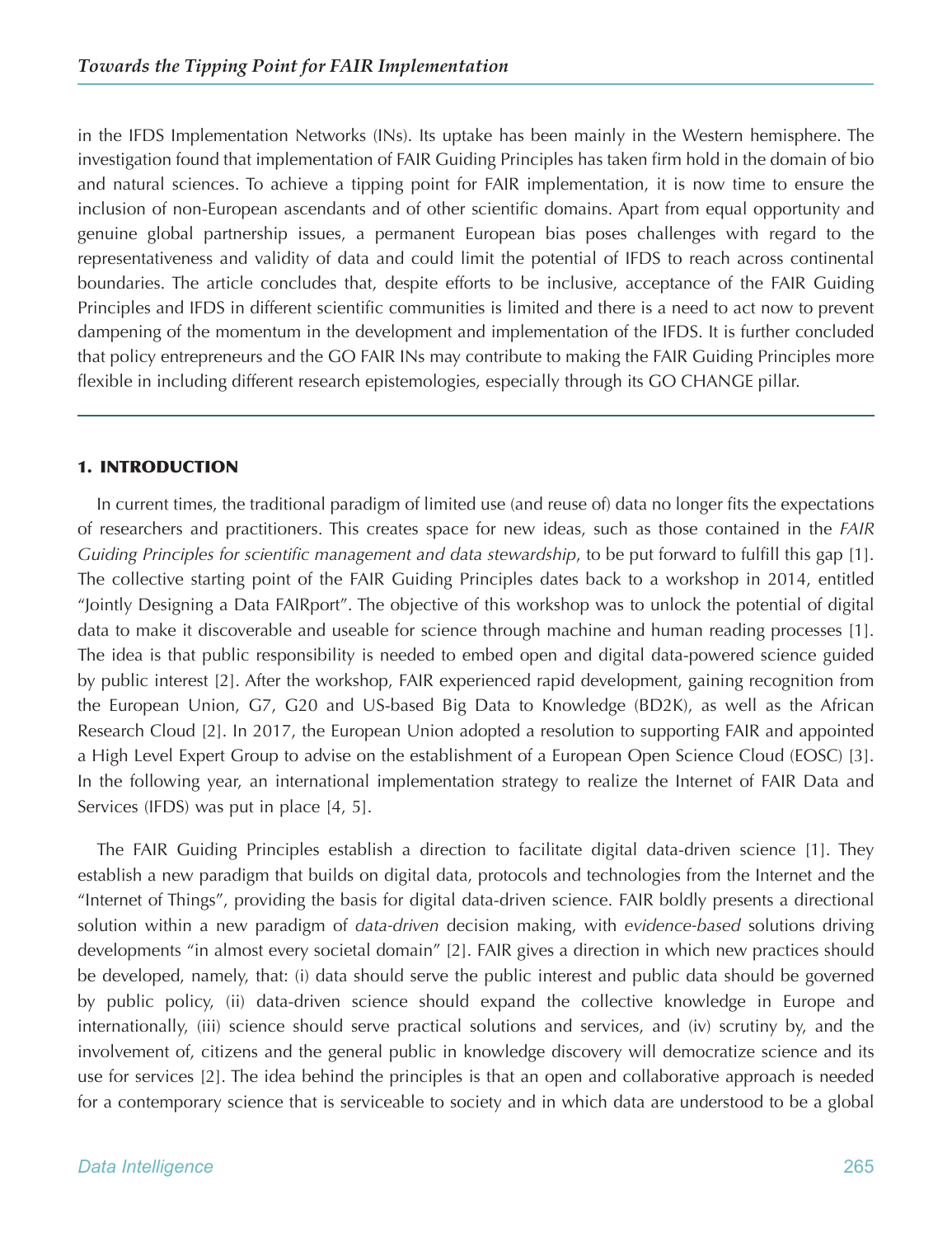good and public resource, as opposed to the science of the previous century, which is seen as driven by privileged scientific elites, individualistically-oriented aspirations and closed approaches. FAIR and open science brings research squarely and fully into the 21st Century.

The expansion of the envisioned IFDS to all scientific disciplines and global geographies and societies is the primary objective. The early implementation of the principles has been organized through FAIR Data Points (FDPs). The FDPs provide nodes in the IFDS by providing a machine readable semantic and software layer over data resources, which will make these discoverable and reusable for both humans and machines through relevant semantic networks. While FAIR is fully supported by the European Union as a future direction to guide the establishment of the IFDS, its success depends on its uptake in all geographies and domains. This article presents the results of an investigation looking into the uptake of FAIR in order to understand whether a global "tipping point" for FAIR has been attained.

## 2. IMPLEMENTATION OF FAIR IN DIFFERENT LOCATIONS

The number of articles citing the original article on the FAIR principles [1] stands at 1,570 (3 September 2019: 17:00hrs, Google Scholar). To investigate FAIR implementation, a literature review of 100 randomly selected academic journal articles – citing the founding article [1], was conducted. The literature review was carried out on articles published in the period 2016 to 2019. The articles were analyzed using a closed coding-labeling analysis, looking at implementation in terms of: (i) geography, (ii) science-discipline (topic), and (iii) reported rate of success.

The results show that the FAIR Guiding Principles have been implemented mainly in European geographies (67%) and to a lesser extent in American geographies (14%) (Figure 1), together accounting for 81% of implementation efforts. The Southern hemisphere is largely excluded from implementation efforts at this point.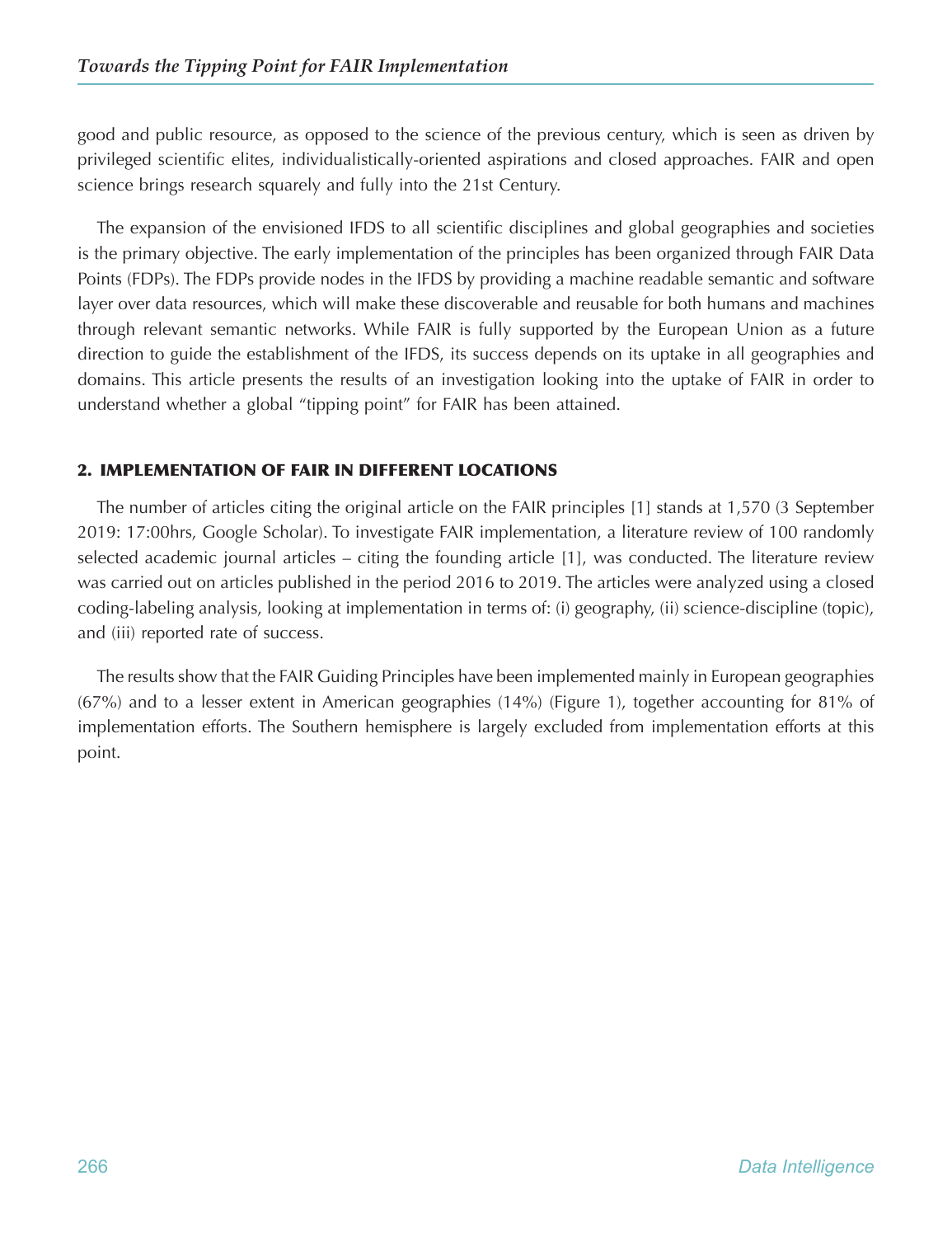

**Figure 1.** FAIR implementation by continent ( $n = 100$ ) Source: Created by authors, Stokmans & Basajja Note: Europe+ is Europe and other continental geographies, mainly the United States of America

The vast inequality in worldwide implementation is of concern. First of all, the enormous potential of open and FAIR-driven science could widen the digital divide, rather than help close it. Furthermore, for global challenges, such as the ambitions set in the Sustainable Development Goals (SDG), a bias in studies might be dangerous. For example, Sirugo, Williams and Tishkoff [6] conclude that "the majority of studies of genetic association with disease have been performed on Europeans [and this] bias has important implications for risk prediction of diseases across global populations." Dresser [7] identified the problem that historical power-relations have in terms of inclusion and exclusion patterns in medical research and pointed out that the gender dimensions of this are reflected in the "white male" being accepted as the norm. The researchers argue that there is a need to include more diverse populations in empirical examples and theoretical reasoning. Their findings resonate with concerns that research biased towards European ancestry populations and men affect the generalizability of research findings, which negatively affects the understanding and treatment of people with ancestries that are under-represented [8]. Research bias also negatively affects the ability to explain disease causes, which affects the accuracy of treatment and care. Furthermore, application of interventions that have proven their value in, for instance, Europe may have unexpected negative side effects in other regions. This concern is not only relevant for research in bio sciences, but also in other disciplines.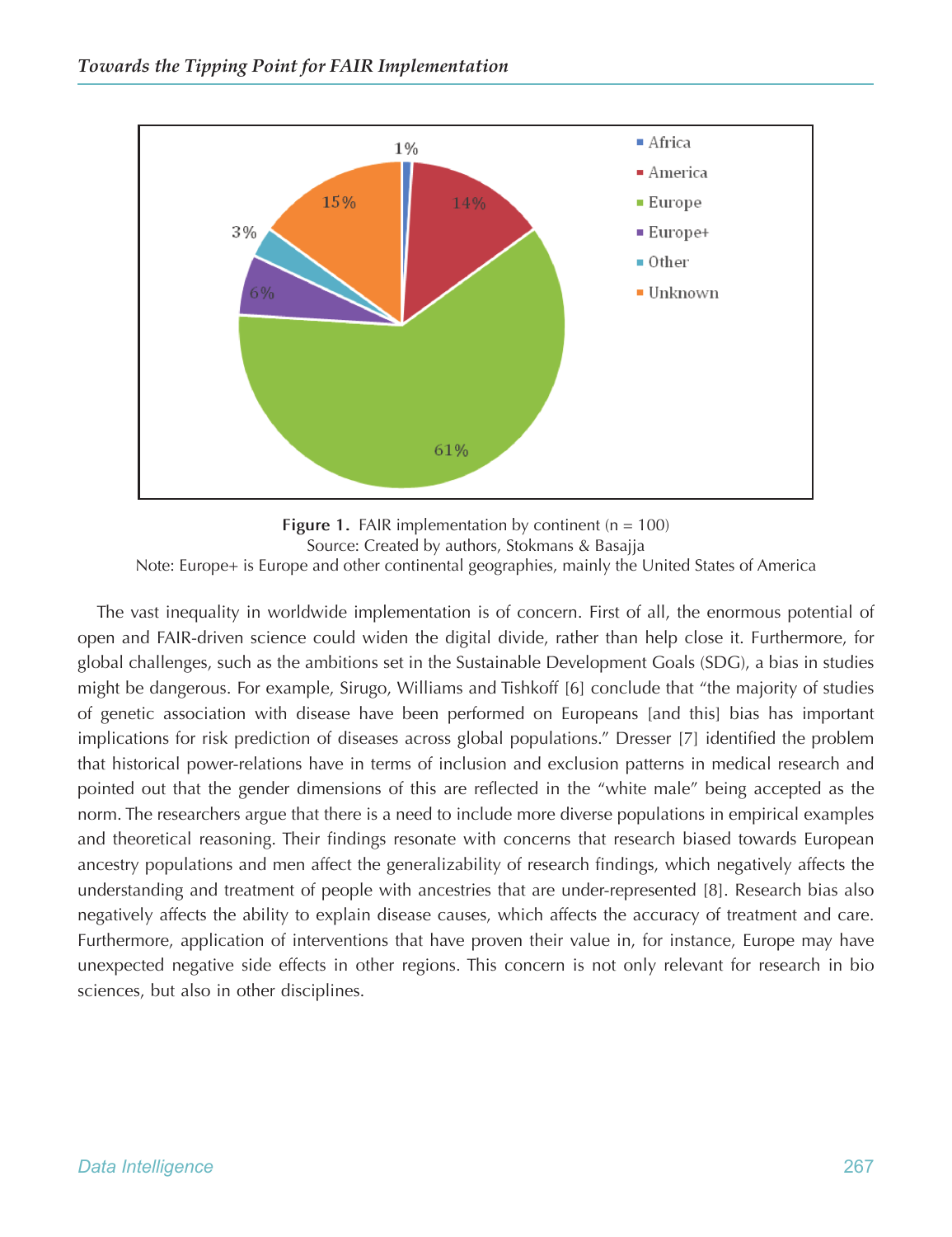#### 3. REPRESENTATION OF RESEARCH DOMAINS.

Analyzing the disciplines in which FAIR Guiding Principles are implemented, bio- and natural sciences are significantly overrepresented constituting 95% of the sample and there appears to be extremely limited implementation of the principles in the social, political, law, humanities and other sciences (5%). The lack of adoption of FAIR Guiding Principles in other domains outside of bio- and natural sciences is partially because those domains do not see FAIR data stewardship as offering a solution to a problem that needs to be solved. In these domains the problems to be solved are not data issues, or are data issues that the FAIR Guiding Principles cannot resolve.



**Figure 2.** Topic domains of FAIR implementation (n = 100) Source: Created by authors, Stokmans & Basajja (2019)

Many articles in the bio-science sector aim at providing a practical guide for producing a high-quality description of biomedical datasets, i.e., scientific data management and stewardship, building and sustaining data infrastructure, focusing on how data infrastructure can make data machine actionable following the FAIR Guiding Principles. The large majority of implementation efforts, as reported, focus on data reuse. The implementation efforts reported, examine various workflows around research data management with the FAIR Guiding Principles within labs at institutions. In the articles analyzed, problems are reported in relation to how data is insufficiently described to understand what they are (i.e., poor metadata) and how they were produced. This lack of contextual embedding in the data presents problems for their reuse.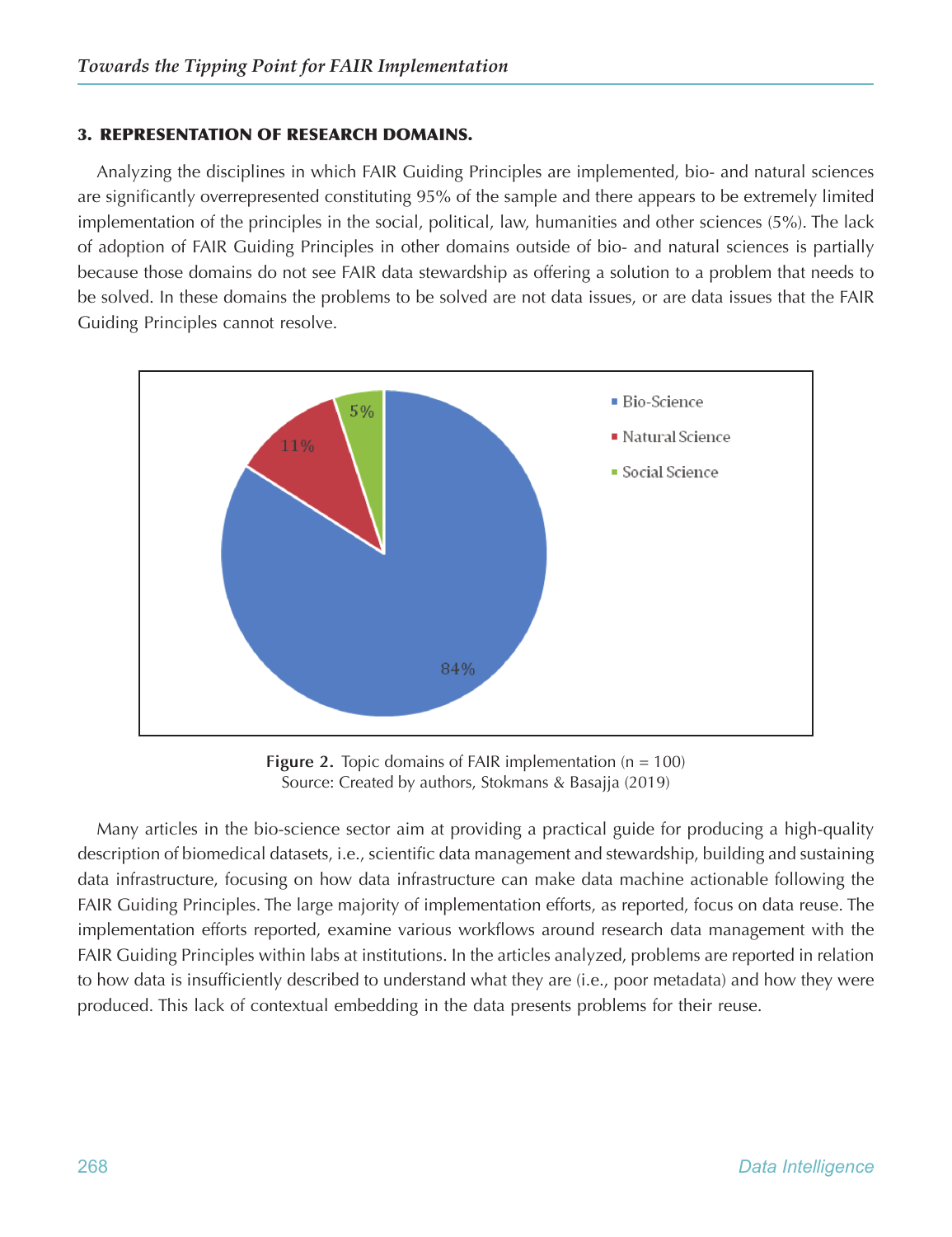|                 | Africa   | America  | Europe | Europe+  | Other    | Unknown | Total |
|-----------------|----------|----------|--------|----------|----------|---------|-------|
| Bio-science     |          | 11       | 53     |          |          | 12      | 84    |
| Natural science | $\Omega$ | 3        | 5.     |          | $\Omega$ |         |       |
| Social science  | $\Omega$ | $\Omega$ | 3      | $\Omega$ |          |         |       |
| Total           |          | 14       | 61     | 6        | λ        | Тb      | 100   |

**Table 1.** Topic domains by continent of FAIR implementation (n=100)

Source: Created by authors, Stokmans & Basajja (2019)

Note: Europe+ is Europe and other continental geographies, mainly the United States of America

Combining data from implementation in different geographies and research domains shows an early adoption of the FAIR Guiding Principles by the biomedical research community. This concurs with the origin of FAIR being from "a group that was mainly perceived as coming from a bio-science background" [2] and the fact that an early adopter was ELIXIR [9], which "unites Europe's national bioinformatics Nodes into a single infrastructure that underpins the management and safeguarding the increasing volumes of data generated by publicly-funded research" [2].

Mons [2] recognizes the challenges to organizing data reuse across the disciplines, but he does not identify such problems as domain specific:

*The problems that hinder data reuse in the life sciences – ambiguity of symbols, too many persistent identifiers for the same concept, semantic drift, and linguistic barriers, the description of the analytical methodologies, tools, and their capabilities, and the need for adequate and accurate citation – are all in various shades of severity, also problematic in other domains, such as the humanities or law.* [2]

Mons [2] concludes that FAIR is "not a life sciences hobby" and that consortia in the various fields need to be developed in order to help expand the engagement with FAIR data stewardship in other scientific domains. It is critically important that the European Commission require all publicly-funded scientific research to use FAIR-based data stewardship to recognize that such data are generated as a public good, enabled and supported by public means. From 2020 onwards, research in all European academic institutions will be required to progressively introduce FAIR-based data stewardship and this will, therefore, affect all research domains.

### 4. IMPLEMENTATION NETWORKS

A second study was conducted into the establishment of GO FAIR Implementation Networks (INs). This was based on information provided by the GO FAIR International Support and Coordination Office (GFISCO). The INs stem from recognition that the introduction of FAIR-based data stewardship requires support. The GFISCO was set up in 2018 to coordinate activities aimed at developing a global Internet of FAIR Data and Services (IFDS). A critical part of this is the GO FAIR INs, which bring together FAIR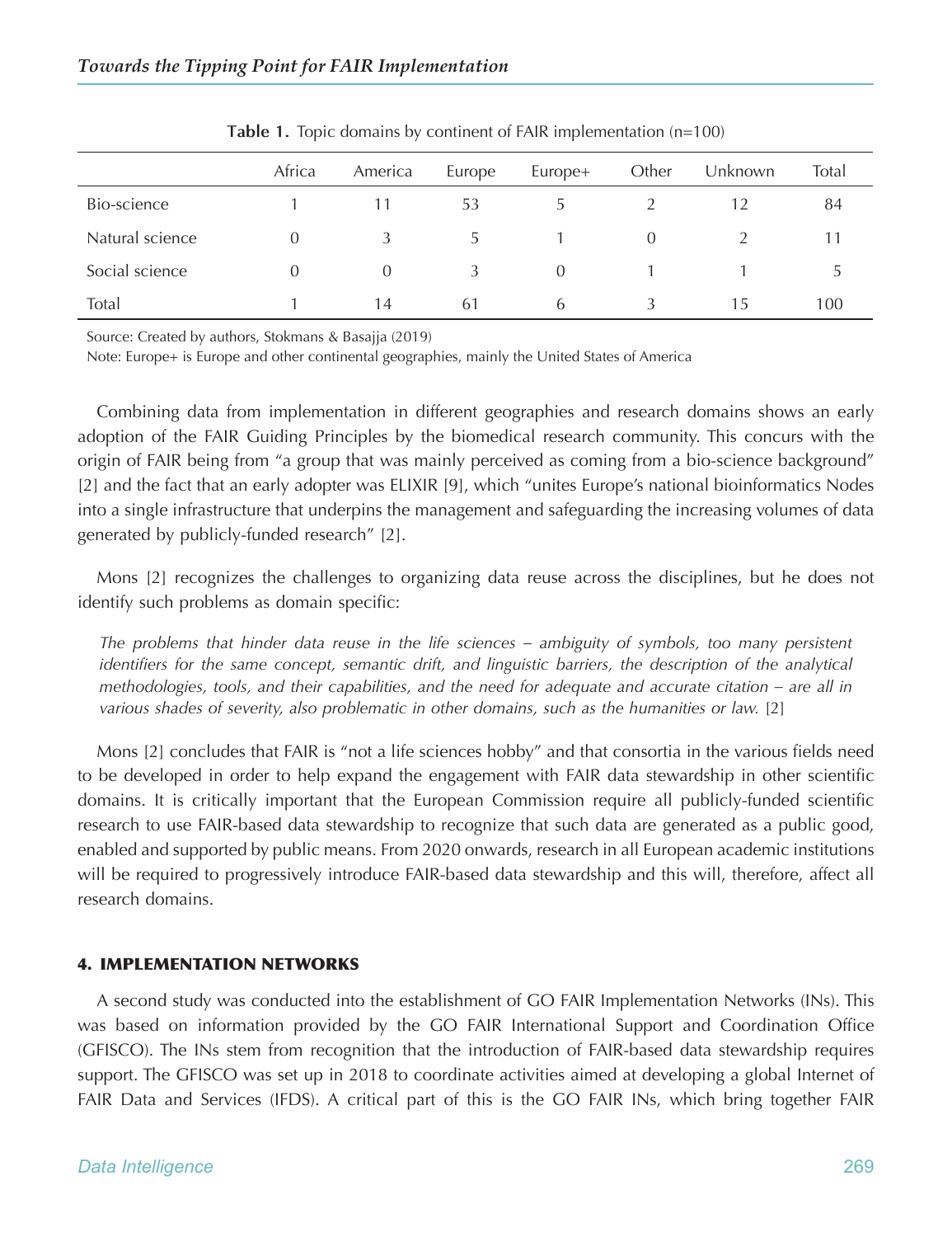communities. The INs provide the building blocks for the development of the IFDS by defining and creating materials and tools that are relevant to data stewardship in particular domains, support areas or geographies [10]. Given the 2020 target for FAIR data stewardship in all European-funded science, the question arises as to which domains (and geographies) are reflected in the INs.

The 33 INs available in March 2019 were analyzed based on available information provided in the establishment documents ("manifestos") of the INs, of which 12 were available. At the time of data analysis, 13 INs were listed as active, while the remaining were listed as interested or preparatory. In addition, a meeting of INs held in January 2019 was attended and this provided additional information on the direction of and obstacles to FAIR uptake from a global perspective. In total, 13 INs were "active" and all are European or European+ initiatives. Figure 3 indicates that all topic domains are represented almost equally, except information technology (IT). There are 5 INs that focus on software for FAIR implementation.



**Figure 3.** FAIR INs active in March 2019 by topic domain (n = 13) Source: Created by authors, Stokmans & Basajja (2019)

The implementation of FAIR is managed through three pillars of activities: (i) socio-cultural change involving relevant stakeholders working towards alignment, leverage and synergy (GO CHANGE), (ii) training professional data stewards (GO TRAIN), (iii) designing and building connective tools (GO BUILD) (https://www.go-fair.org/go-fair-initiative/strategy). The information about the 13 active INs indicate that 5 INs work on GO CHANGE, 11 on GO BUILD and 2 on GO TRAIN. Further analyses indicate that 4 INs work on more than one activity, and 9 INs work on GO BUILD, but not GO CHANGE.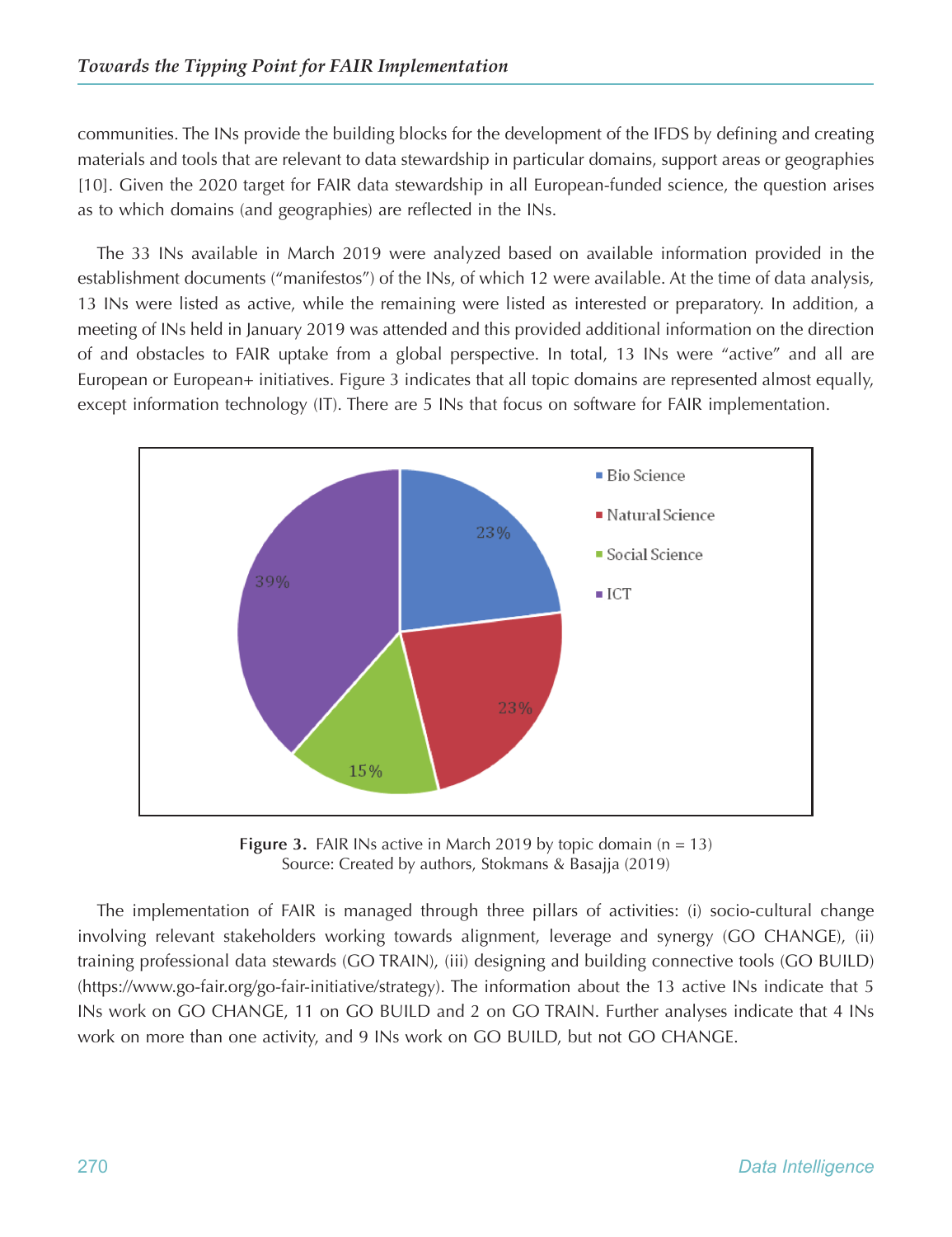#### 5. ACCEPTANCE OF FAIR IMPLEMENTATION

While FAIR provides flexible guidelines, its implementation appears critically biased towards the bio- and natural sciences. This is despite efforts to integrate other domains, such as social sciences, law, economy and humanities [2]. The implementation of FAIR is also biased towards implementation in the Western and Northern hemispheres (the European Union and United States of American) and focuses heavily on building software. This might be partially explained by the policy framework provided by the European Union and the funding available to support this [3]. However, this does not explain the bias among different sciences inside Europe. The relevance of FAIR Guiding Principles for science depends on their potential to achieve inclusiveness [11, 12]. Inclusiveness can be reached through the pillar GO CHANGE. But this pillar is not the focus of the majority of active INs.

Hence, there is a need to explore the barriers and opportunities that the worldwide implementation of FAIR Guiding Principles may encounter. This analysis will be approached from two different angles. Firstly, what is the public policy agenda setting that has defined the architecture of the FAIR Guiding Principles? This is important as it shapes confidence in the relevance of FAIR as a framework for managing data through combined machine and human reading within a framework that will continue to be in the public interest in the future. The second approach is to analyze the acceptance of FAIR Guiding Principles by researchers and practitioners and their use of these principles in daily practice.

From the perspective of public policy, the uptake of the idea of the FAIR Guiding Principles for IFDS depends on the opening of a policy window to expand the agenda among a new generation so as to have a revolutionary impact on society. Kingdon [13] describes a "policy window" as a moment in time in which new ideas can reach the policy agenda. A policy window is time-bound – it opens, but it also closes. A policy window allows for new and unexpected ideas to be taken into consideration by policymakers and other policy entrepreneurs, sometimes because the old paradigm no longer seems to fit, opening space for new ideas whose time has come [14].

Kingdon[13] defines three streams towards a tipping point for new ideas to enter a policy agenda: the problem stream, the policy stream and the political stream. In the problem stream, issues are identified and acknowledged as a problem that needs solving (e.g., the informational value of data not being sufficiently or adequately utilized); in the policy stream, policy alternatives are developed in relation to solving certain problems (e.g., the conceptualization of FAIR Guiding Principles as a solution to insufficiently and inadequately utilized data) and in the political stream, political will is identified to address how a certain issue is shaped (e.g., the European Commission embraces the application of FAIR Guiding Principles to research as a public good; see Dutch Techcentre for Life Sciences, [15]; European Commission Expert Group on FAIR Data, [16]; also see the consensus among African governments as demonstrated in the Digital Regional East African Community Health initiative). According to this perspective, FAIR Guiding Principles provide a solution to the unsatisfying idea that research money is largely spent to generate data that is used only once for a specific project. Hence, the informational value of data is neither utilized sufficiently nor adequately. Now, due to digitalization, data can easily be stored, shared, integrated, and reused to generate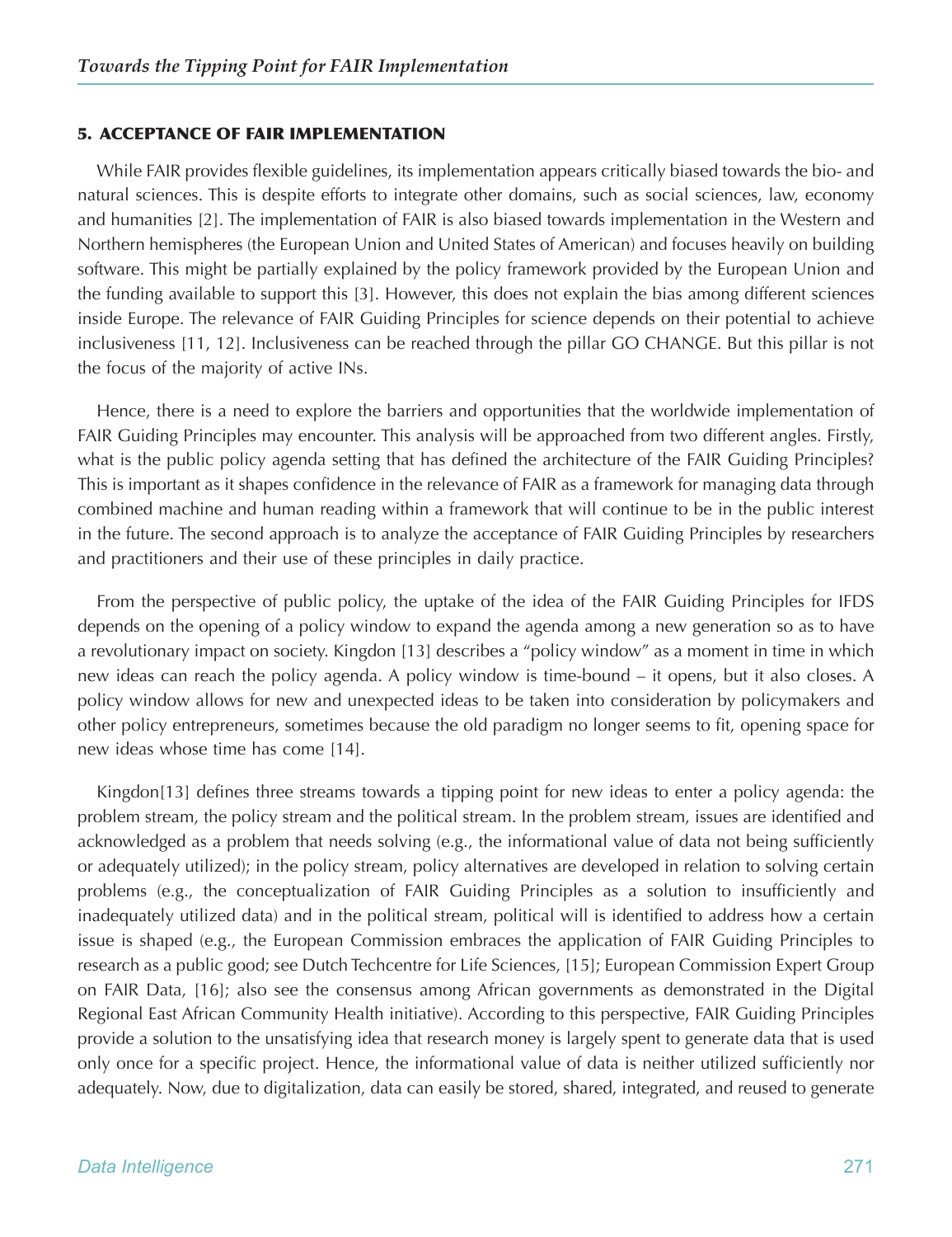more knowledge about the world [1] opening up many possibilities. Whether or not an idea is taken up depends on whether the three streams become synergetic at a certain point, leading to a policy window opening. In line with Birkland [17] we suggest that synergy between the three streams can be triggered by focusing on events that "change the dominant issues on the agenda in a policy domain" (p. 1). Importantly, focusing on events may lead to the mobilization of people and groups around an idea. For the worldwide implementation of FAIR, implementation can be hindered if a policy window is not opened in geographies outside Europe. Hence, the urgency of the problem that data are not sufficiently used and the notion of FAIR Guiding Principles as a workable solution to this problem should be promoted worldwide.

The opening of a policy window can be promoted by "social entrepreneurs" who are actively engaged in Kingdon's three streams. Social entrepreneurs can identify challenges, which can include "simple" barriers such as: "I can't find or afford enough data scientists to analyze my data"; "data sources are not FAIR and require our finite resources to be data wranglers"; and "we have financial constraints". Social entrepreneurs can prompt the urgency of the identified problem, they can promote a specific idea (solution or policy) and they can activate the political will to embrace the suggested idea as appropriate to solve the identified problem. According to Gladwell's theory of a "tipping point" [18], and the conceptualization of Wood [19], which identifies the concept of the tipping point in relation to the policy images that help shape a policy window, "such images are not randomly determined, but are shaped by the combined quality of the message, the persuasiveness of the messenger, and the context of the policy environment" [19]. Wood further argues that policy is "the product of an innovative idea coupled with an opportunistic group of entrepreneurs occurring in a receptive policy environment" [19]. Those social entrepreneurs should convince people who are active in (one of) the three streams to embrace the FAIR Guiding Principles to attain sufficient momentum.

It is important to note that each stream is also affected by people who are directly or indirectly affected by the acceptance of the FAIR Guiding Principles, such as researchers and practitioners, funders and publishers. The acceptance of the FAIR Guiding Principles not only depends on the quality of the message (content and source), but also on the context. According to dual process models, which are frequently used to study persuasive communication (MacInnis & Jaworski [20]; Chaiken & Trope [21], preface; Stanovich & West [22]; Kahneman [23]; Evans & Stanovich [24]), this context includes (among other things) the motivation as well as the beliefs and opinions of the receiver of the message. This includes perceptions on the epistemological paradigms of science that are regarded as relevant [29].

The motivation to listen to a message about FAIR, and the beliefs and opinions receivers have about data collection, use and reuse, may differ substantially. Motivation, which is defined as the willingness to process the information in a message [20], is affected by the perceived usefulness or instrumentality of the message, in this case the FAIR Guiding Principles. This perceived instrumentality is dependent on the recipient's perception of the role FAIR has within the social process of data management and data collection and the objectives the receiver has for the use of the FAIR Guiding Principles. These roles and objectives may be interlinked, but will probably differ between policymakers, data managers, researchers and practitioners. Social entrepreneurs within the agenda-setting arena should be aware of the different motivations and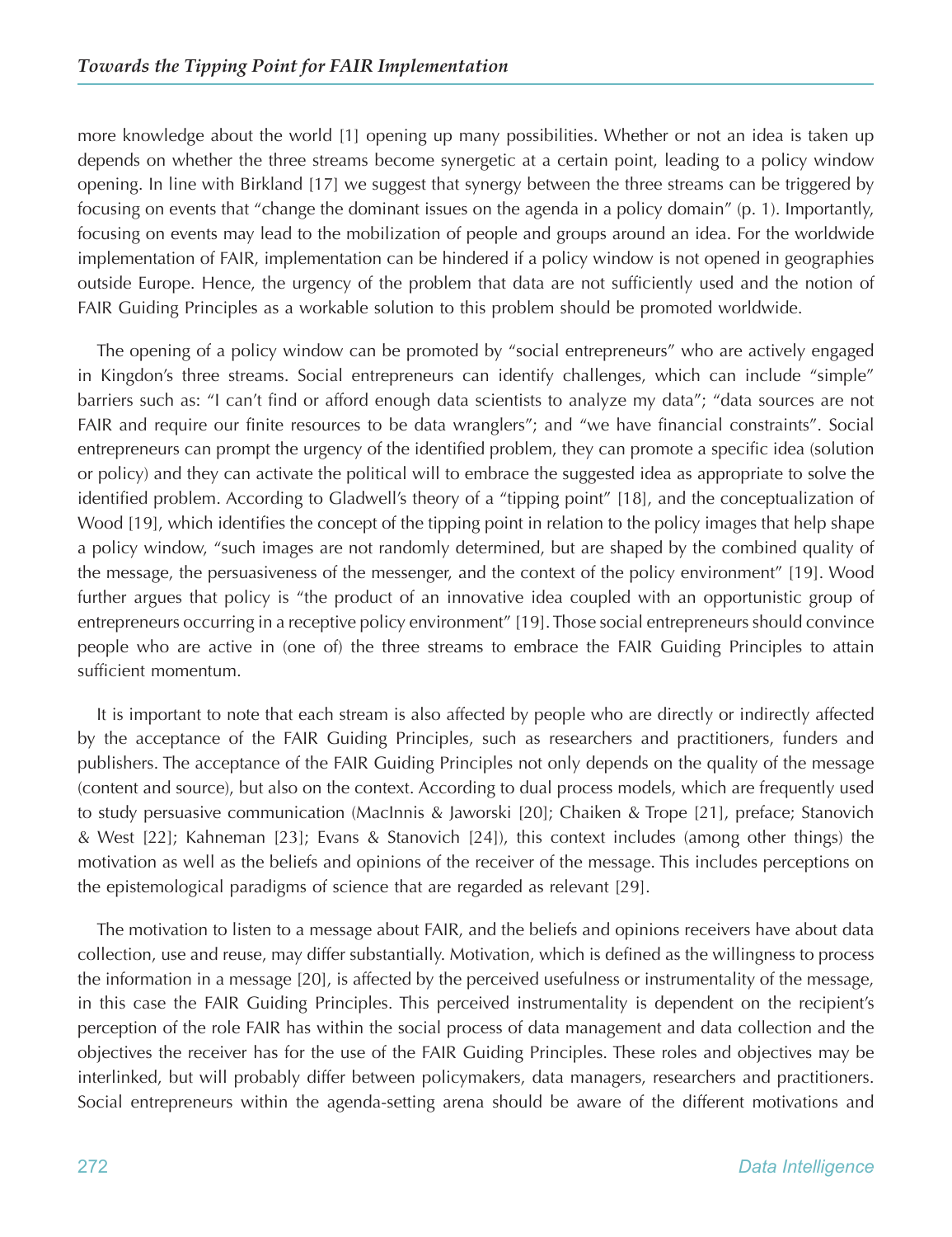objectives that different stakeholders hold in accepting and using FAIR Guiding Principles to persuade stakeholders to embrace these principles and facilitate the multiple streams to create a policy window for the adoption of the principles. In this respect, the activity GO CHANGE is crucial in motivating potential users of FAIR Guiding Principles.

According to the dual process models, beliefs and opinions about data collection, use and reuse will affect the acceptance of the FAIR-message. The beliefs and opinions of the receiver of the message can be regarded as a reference point from which the content of the communication is evaluated. If the content of the message does not correspond or resonate with the receiver's frame of reference, the receiver will probably not accept the message and may even formulate strong counterarguments to safeguard their own beliefs and opinions (contrast Hovland, Harvey & Sherif [25] and MacInnis & Jaworski [20] on the effect of communication). In this regard, it is assumed that researchers and practitioners have strong ideas about data collection, use and reuse, as these beliefs are the core of their identity and practices, as researchers traditionally work with data. Embedded assumptions unrelated to FAIR are also a factor [26]. Any discrepancy between the view of research on which the FAIR Guiding Principles is built and the opinions and beliefs of researchers and practitioners who are expected to use these principles can be measured as cultural entropy [27]. If cultural entropy is large, it will hinder the acceptance of the FAIR Guiding Principles. Hence, it is important that the activity GO CHANGE is initiated together with GO BUILD. The IFDS can only reach a tipping point if it receives broad global acceptance in most if not all of the research domains, which is currently not the case.

# 6. CONCLUSION

The FAIR Guiding Principles have experienced significant expansion in acceptance and implementation, although implementation is largely limited to the Western hemisphere and to bio- and natural sciences (95% of articles reviewed). In fact, the societal implications of the IFDS could be larger than the impact of the Internet, as identified by George Strawn during the closure of International GO FAIR Implementation Networks meeting [28]. However, in order to reach a worldwide tipping point, global coverage of INs across disciplines is necessary to guarantee population generalizability as well as the development of valid models to guide research and, in this way, enhance the usability and instrumentality of reuse of data. Global coverage depends heavily on the acceptance of the FAIR Guiding Principles by all stakeholders and in particular by researchers and practitioners, who may have different ideas about what models and methods are relevant in a particular domain. There is also a need to create space to acknowledge diversity in research epistemologies and contextual differences regarding the acceptability of digital data. There is also a need for more diverse social entrepreneurs in the GO FAIR movement to realize IFDS and GO CHANGE should including training INs to be social entrepreneurs. As social entrepreneurs developing the IFDS, the INs will have a crucial role to play in constructing a foundational architecture that is conducive to, and supports, FAIR data of relevance to different epistemological paradigms in academia.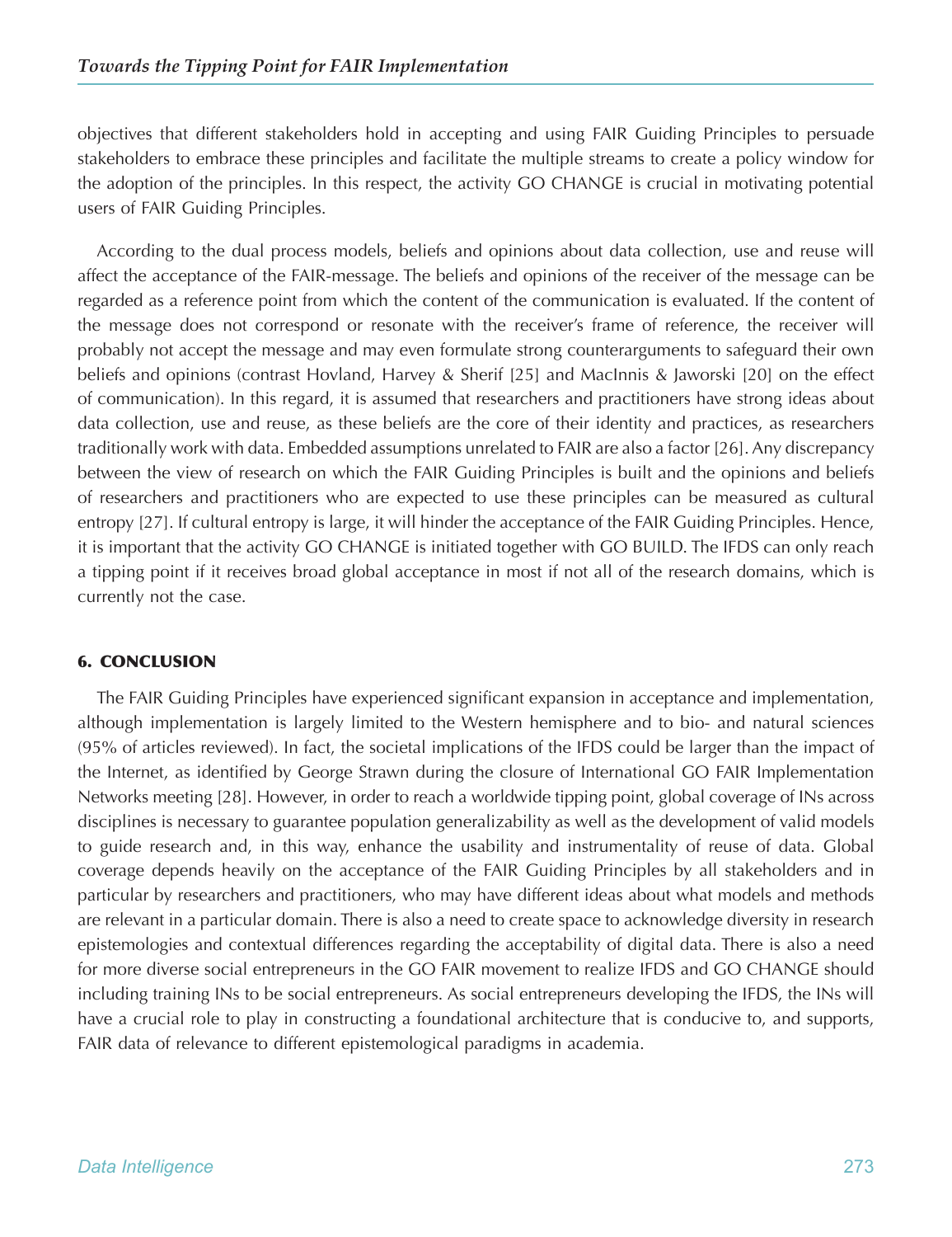## AUTHOR CONTRIBUTIONS

M. van Reisen (mirjamvanreisen@gmail.com) gave guidance to the content of this article based on her research on the applicability of FAIR, providing feedback to other co-authors, final reviewing and editing of the article. M. Stokmans (M.J.W.Stokmans@uvt.nl) did the data analyses, wrote several paragraphs and gave feedback on other paragraphs. M. Basajja (Mariam.basajja@gmail.com) carried out the research and data analysis, reviewed and edited the article. A. Ong'ayo (ongayo@iss.nl) contributed in the writing of several paragraphs with regards to the applicability of FAIR in the African context as well as feedback on other paragraphs. C.R. Kirkpatrick Nakazibwe (christine@sdsc.edu) contributed to ideas and examples of the article. B. Mons (barendmons@gmail.com) provided critical ideas for the research undertaken for this article and also provided supervision and comments to the article.

### REFERENCES

- [1] M.D. Wilkinson, M. Dumontier, I.J. Aalbersberg, G. Appleton, M. Axton, A. Baak et al. & B. Mons. The FAIR Guiding Principles for scientific data management and stewardship. Scientific Data 3(160018) (2016). doi:10.1038/sdata.2016.18.
- [2] B. Mons. Data Stewardship for Open Science. Implementing FAIR Principles. Boca Raton, FL: CRC Press, 2018. pp. 3. isbn: 9780815348184.
- [3] European Commission: High Level Expert Group on the European OpenScience Cloud. New Commission High Level Expert Group 2017–2018. Available at: [https://ec.europa.eu/research/openscience/index.cfm/](https://ec.europa.eu/research/openscience/index.cfm/pdf/index.cfm?pg=open-science-cloud-hleg) [pdf/index.cfm?pg=open-science-cloud-hleg](https://ec.europa.eu/research/openscience/index.cfm/pdf/index.cfm?pg=open-science-cloud-hleg).
- [4] European Commission: Communication from the Comission to the European Parliament and the council on a more effective return policy in the European Union: A renewed action plan. (COM 2017) 200 final. Available at: [https://ec.europa.eu/home-affairs/sites/homeaffairs/files/what-we-do/policies/european](https://ec.europa.eu/home-affairs/sites/homeaffairs/files/what-we-do/policies/european-agenda-migration/20170302_a_more_effective_return_policy_in_the_european_union_-_a_renewed_action_plan_en.pdf)[agenda-migration/20170302\\_a\\_more\\_effective\\_return\\_policy\\_in\\_the\\_european\\_union\\_-\\_a\\_renewed\\_](https://ec.europa.eu/home-affairs/sites/homeaffairs/files/what-we-do/policies/european-agenda-migration/20170302_a_more_effective_return_policy_in_the_european_union_-_a_renewed_action_plan_en.pdf) [action\\_plan\\_en.pdf.](https://ec.europa.eu/home-affairs/sites/homeaffairs/files/what-we-do/policies/european-agenda-migration/20170302_a_more_effective_return_policy_in_the_european_union_-_a_renewed_action_plan_en.pdf)
- [5] European Commission: Commission Recommendation of 7.3.2017 on making returns more effective when implementing the directive e 2008/115/EC of the European Parliament and of the Council. Available at: [https://ec.europa.eu/home-affairs/sites/homeaffairs/files/what-we-do/policies/european-agenda-migra](https://ec.europa.eu/home-affairs/sites/homeaffairs/files/what-we-do/policies/european-agenda-migration/20170302_commission_recommendation_on_making_returns_more_effective_en.pdf)[tion/20170302\\_commission\\_recommendation\\_on\\_making\\_returns\\_more\\_effective\\_en.pdf](https://ec.europa.eu/home-affairs/sites/homeaffairs/files/what-we-do/policies/european-agenda-migration/20170302_commission_recommendation_on_making_returns_more_effective_en.pdf).
- [6] G. Sirugo, S. Williams & S. Tishkoff. The Missing Diversity in Human Genetic Studies. Leading Edge Commentary. Cell 177(1) (2019), 26–31. doi:10.1016/j.cell.2019.04.032.
- [7] R. Dresser. Wanted single, white male for medical research. The Hastings Center Report 22(1) (1992), 24–29. doi: 10.2307/3562720.
- [8] M. Cornel. Afrikanen Profiteren minder van Genetisch Onderzoek. NPO Radio 1. 21 March, 2019, 16:39. Available at: [https://www.nporadio1.nl/nieuws-enco/onderwerpen/494967-afrikanen-profiteren-minder](https://www.nporadio1.nl/nieuws-enco/onderwerpen/494967-afrikanen-profiteren-minder-van-genetisch-onderzoek)[van-genetisch-onderzoek](https://www.nporadio1.nl/nieuws-enco/onderwerpen/494967-afrikanen-profiteren-minder-van-genetisch-onderzoek).
- [9] ELIXER: ELIXIR publishes position paper on FAIR data management in life sciences. Available at: [https://elixir](https://elixir-europe.org/news/position-paper-fair-data-management)[europe.org/news/position-paper-fair-data-management](https://elixir-europe.org/news/position-paper-fair-data-management).
- [10] GO FAIR: GO FAIR [website]. Available at: https://www.go-fair.org.
- [11] M. Van Reisen. "On sails of the southwind" Marga Klompé's legacy for international social inclusion as a measure of relevance in science. Inaugural Lecture, Tilburg University, 2011. Available at: [https://www.](https://www.researchgate.net/publication/326654681_Inaugural_Lecture_On_Sails_of_the_Southwind_Marga_Klompe’s_Legacy_for_International_Social_Responsibility_Social_Inclusion_as_a_Measure_of_Relevance_in_Science) [researchgate.net/publication/326654681\\_Inaugural\\_Lecture\\_On\\_Sails\\_of\\_the\\_Southwind\\_Marga\\_](https://www.researchgate.net/publication/326654681_Inaugural_Lecture_On_Sails_of_the_Southwind_Marga_Klompe’s_Legacy_for_International_Social_Responsibility_Social_Inclusion_as_a_Measure_of_Relevance_in_Science)